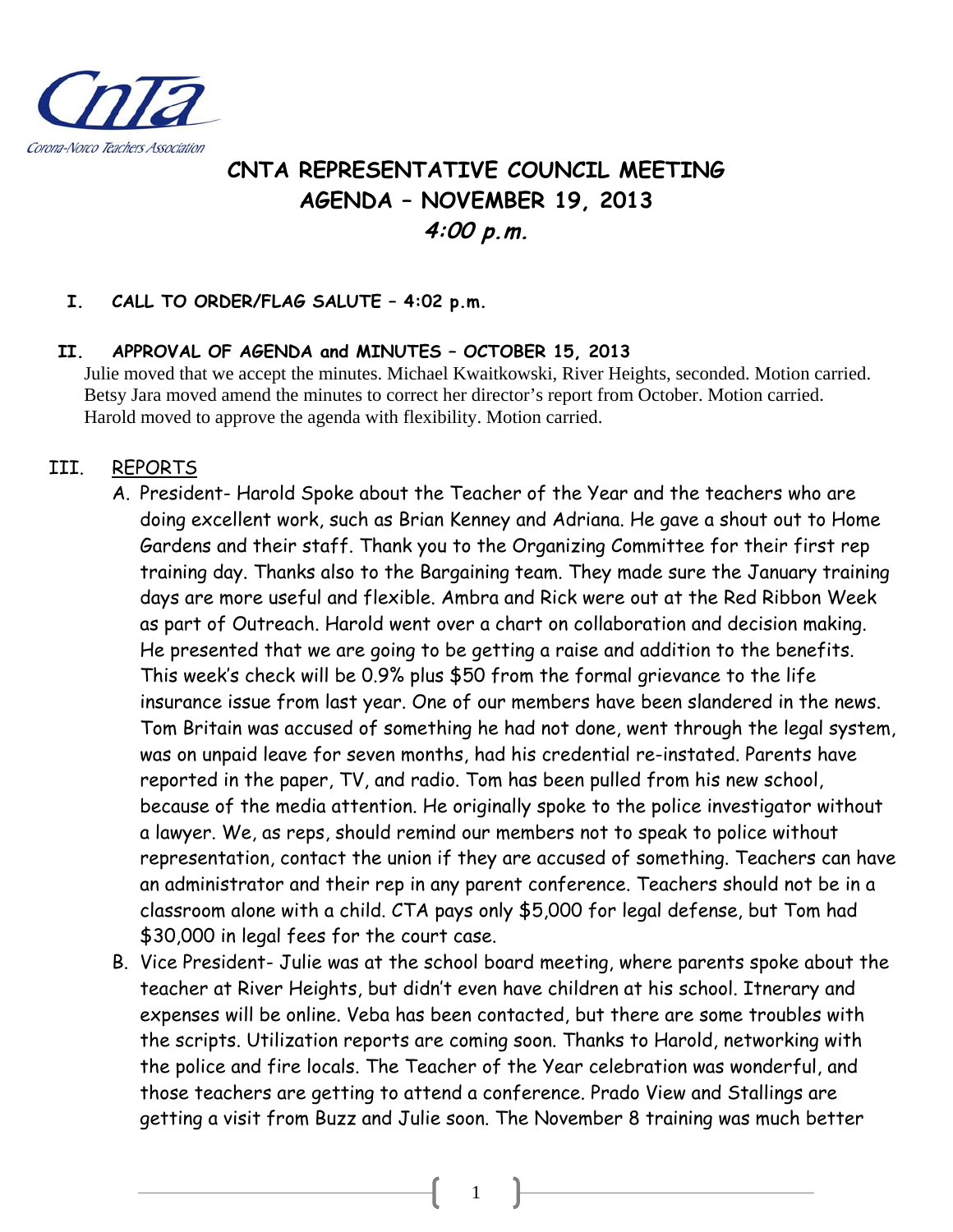than the August training. The flexibility and multiple venues are good for January. The Evaluations committee is meeting tomorrow, for teachers only at this time.

- C. Treasurer- Colby reported about the audit by Smith Marion. The report should be coming this week. FDIC only insures up to \$250,000 in one bank. CNTA is diversified. \$85,000 has been loaned out to membership assistance this year.
- D. Directors- Kristi Johnson (K-3) Meetings aren't being held about transitioning SpEd into general ed. PCT committee needs members. Some administrators are pushing volunteer positions.

Heidi Simmons (4-6) Whole teams do not have to meet at the same days on the training weeks. Principals want to direct the work on the two days. They also want teams to be collaborative and have same testing and grading.

Monika Openshaw (Intermediate) CNTA is not being given ten minutes at the stqaff meetings. Document when that is not happening. Clarification is needed for Temp Specialists' dues. Payroll should only take \$50. Teachers are being pressured to use prep time for Illuminate training.

Kieth Barman (Secondary) Santiago has not had CNTA time at staff meetings. Roosevelt is asking about class size and caseloads. Academic envorionment is loud during double lunches. Questions about writing assessments and who is to score them.

Betsy Jara (Support Services) What are teacher's rights about aggressive students that hit a teacher? Student can be suspended for two days, admin must take action, police can be called out. Meetings need to be scheduled fairly as far as being paid after hours.

Martha Santos (Counselors) Teachers received the training schedule, but counselors have not. Counselors are not able to transfer to other school sites, as teachers are able to transfer. This could be grievable.

- E. State Council Report- Betsy Jara went to the Spec Ed caucus, where they discussed that all pull out programs for Special Ed kids will be eliminated. There is a survey online for teachers at cta.org/ctasped2013. Jerry Goar reported about the pension reform act, but it is probably going to fail. Kristi Johnson talked about legislation that is not being supported due to lawsuits. Certain companies were funding Prop 32, and they have been fined.
- IV. BREAKOUT INTO ADVISORY GROUPS Curriculum Committee meets four times per year to bring issues and concerns to the district office. Time (15 minutes) will be given at each site's December staff meeting to collect information about the CCSS training so far for the year. Encourage the staff to be honest. Send survey info to CNTA offive.

2